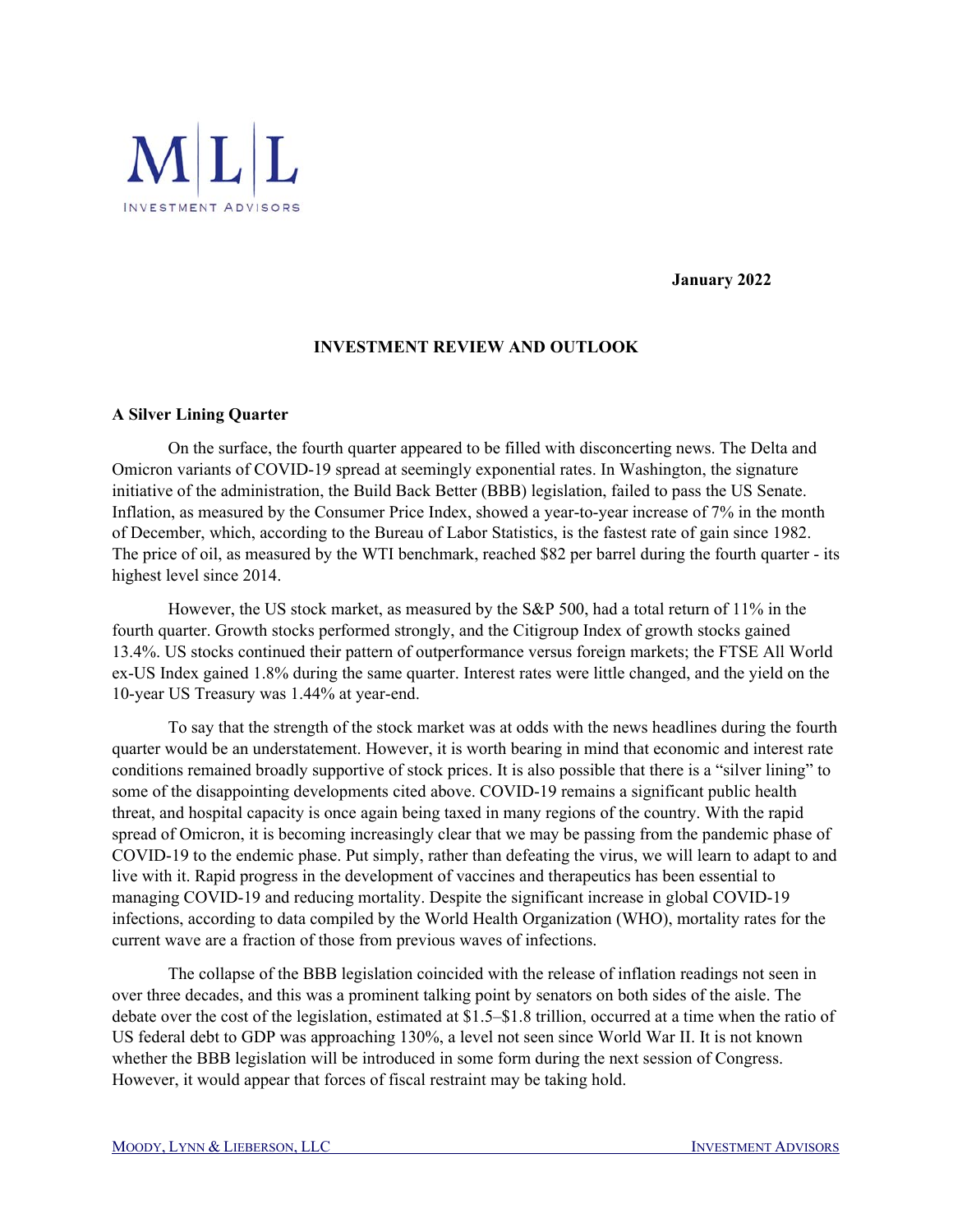The increase in inflation during 2021 is perhaps the most enduring concern emerging from the fourth quarter, and it is more difficult to find a silver lining for the current inflation situation. As we have written in recent letters, the price paid for a cross-section of both goods and services has risen sharply over the last 12 months. Many categories of goods have been affected by supply chain and/or labor disruptions. In the energy sector, higher prices are primarily due to underinvestment by the energy industry combined with a rebound in demand; exploration and production capital budgets for the industry are 30–50% below 2018 levels. If history is any guide, higher energy prices should serve as an incentive to increase capital spending in the sector. Similarly, product shortages related to supply chains should also begin to benefit from increased capital investment and higher wages. It is the wage component of inflation that is perhaps most challenging and faces multiple headwinds due to aging demographics and a shortage of skilled labor in a variety of fields, including health care, manufacturing, and transportation. The increase in inflation caught the attention of elected officials and the Federal Reserve, which announced its intention to "taper" open market bond purchases in 2022. Only time will tell if a combination of increased investment in the labor force and tempered fiscal and monetary policy will moderate wage growth in the months and years ahead.

## **Our Silent Partner**

 Last quarter, we wrote about the strong stock market gains over the last decade. For the ten-year period ended December 31, 2021, the S&P 500 has had an annualized return of 16.6%, in contrast to the 10% long-term average annual return of US stocks since 1927. Many factors have contributed to this decade's strong stock market returns, including a vibrant innovation economy, consistent economic growth, low inflation, and generally low interest rates. In particular, the impact of the faster-growing innovation sector on the US economy has been dramatic. For example, Amazon.com had a total market value of \$81 billion in 2010, but by year-end 2021, that value had risen to over \$1.6 trillion, which is a gain of over 1,800%.

 One additional factor has been critical to strong stock market returns in recent years: global monetary policies have been quite accommodative for much of the last decade. These policies began with the financial crisis of 2008–2009 and continued with the European sovereign debt crisis of 2012–2015. However, starting in early 2020, the COVID-19 pandemic triggered a response from central banks that had never before been witnessed. In the US alone, the Federal Reserve has made open market purchases of US Treasury and mortgage-backed securities of over \$3.5 trillion. These purchases have effectively kept short-term interest rates at historically low levels. From early 2020 through the end of 2021, the 2 year US Treasury note had an average yield of 0.18%, in contrast to a yield of 2.5% in early 2019.

Because the stock market is ultimately a discounting mechanism for underlying earnings and cash flow, the level of interest rates has an overwhelming influence on the valuation of stock prices. In general, the lower the level of interest rates, the higher the valuation multiple for company earnings, as expressed by the price/earnings ratio (P/E). By way of illustration, the S&P 500 P/E ratio was 16x trailing earnings in the mid-2000s, which coincided with a 10-year US Treasury Bond yield of 5%. Conversely, in 2021, amid abundant monetary stimulus, the 10-year US Treasury yielded 1.2%, and the P/E ratio for the S&P 500 was 23x trailing earnings. While many variables have contributed to the strong performance of equities since the COVID-19 market bottom in March 2020, it is evident that the rise in stock prices has been, in part, supported by the "silent partner" of accommodative monetary policy.